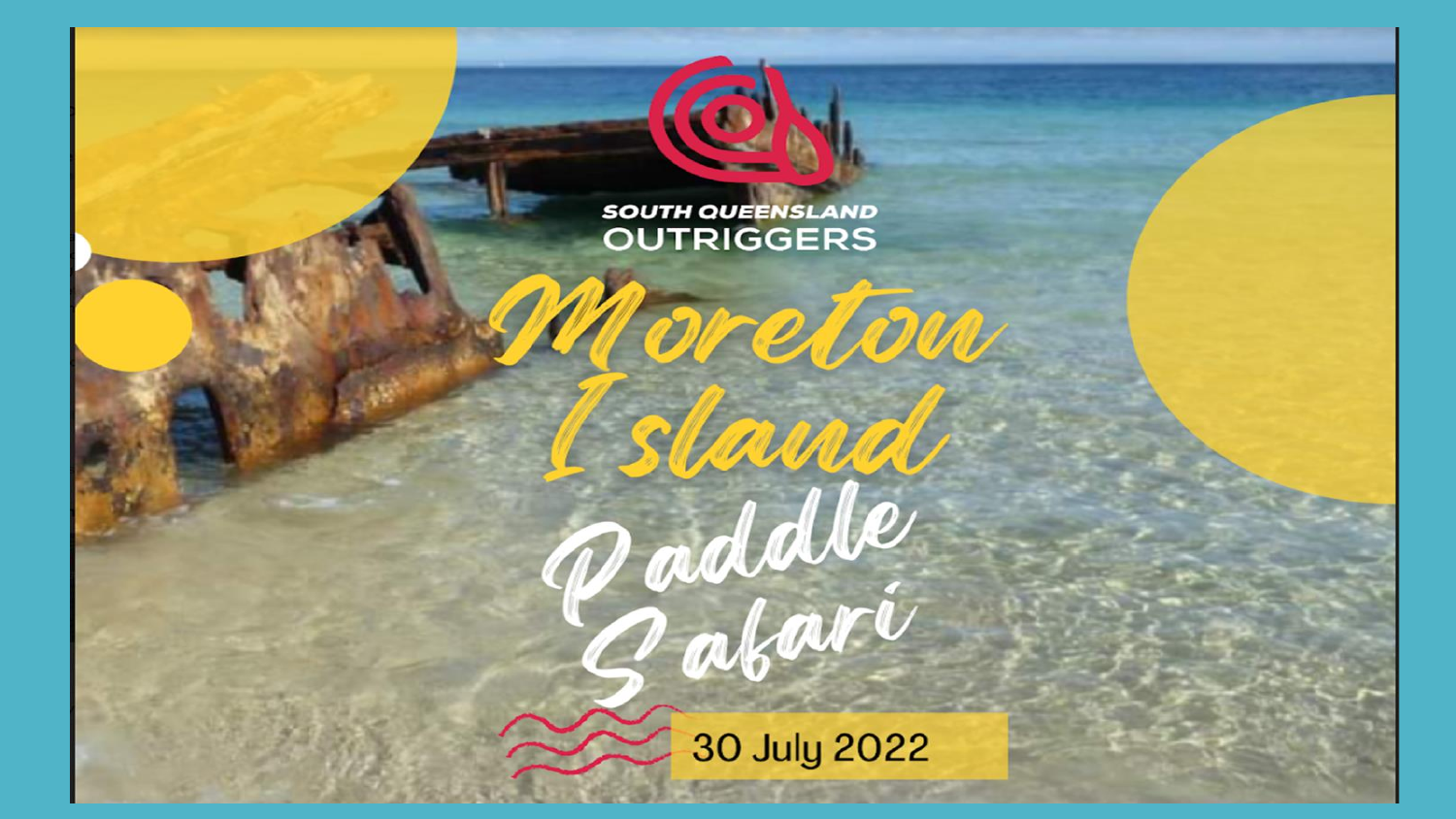

**SOUTH QUEENSLAND OUTRIGGERS OC6 Event only** Only 102 spots available \$150 per person Includes-3 meals, island permits, support boat subsidy Saturday night function



via aocra website

S aturday night<br>entertainment

Come together for Camp fire, Tropical shirt theme & Live entertainment.





• Pillows • Sleeping bags • Dry pack with spare clothes All of the above are placed in a waterproof bag and clearly labelled with your name on it as they will be packed onto the support boats for transport.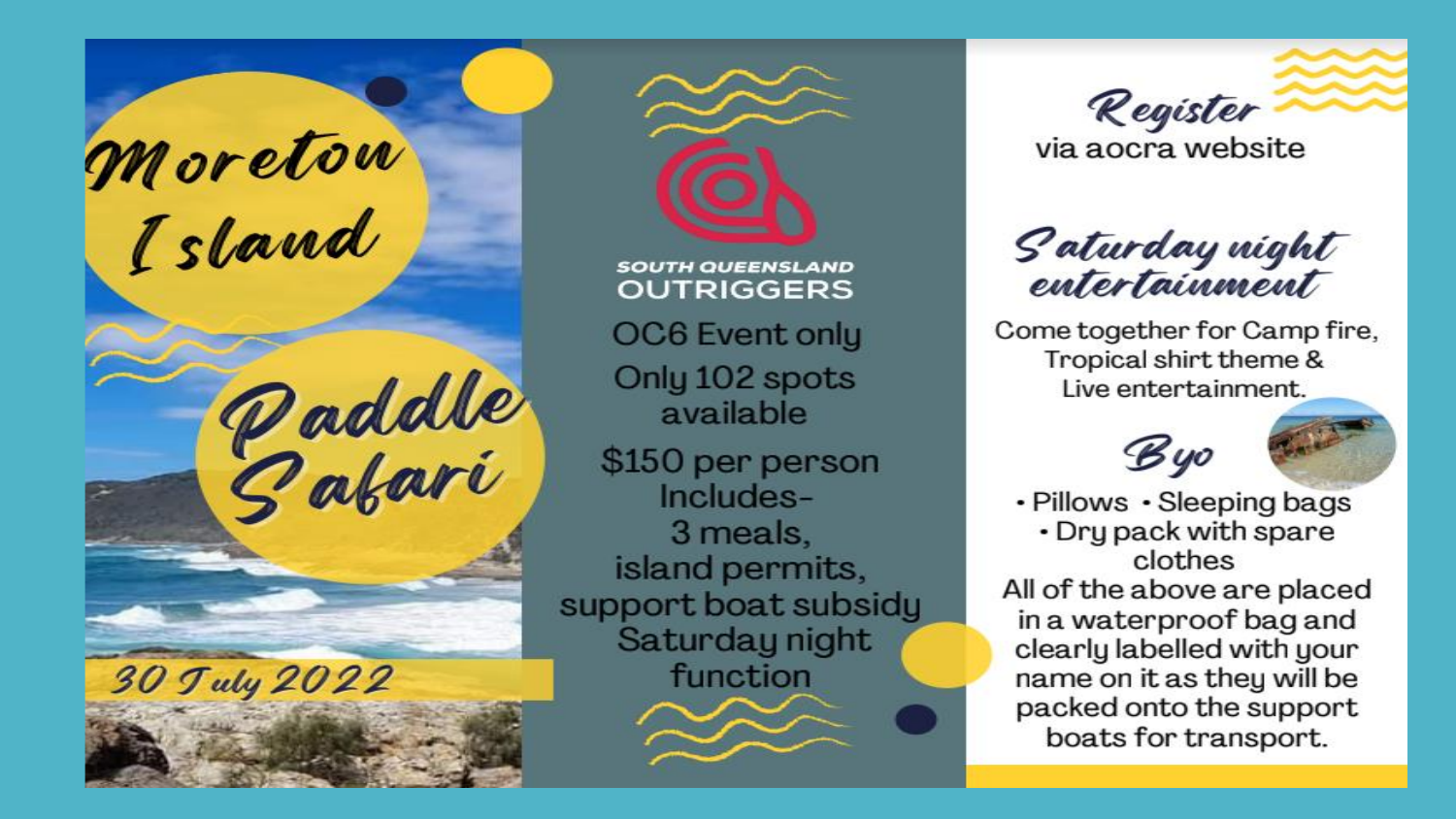

**President's Welcome to the paddlers and supporters**.

The SQ Zone committee are excited to welcome you all to the inaugural Moreton Island Paddle Safari. For paddlers 18 years and over. This paddle will see the crews departing Bribie Island and taking a direct line, 16km paddle across some of the most pristine waters in the Moreton Bay region. Arriving at the Moreton Island Wilderness camp situated at Bulwer, on the north end of Moreton Island. Once arriving at the beautiful location, lunch will be provided, and your camp set up. You will have plenty of time to immerse yourself in the Moreton Island lifestyle. With ample opportunity to enjoy the clear calm foreshore with swimming, snorkeling, fishing, sightseeing, canoe surfing and beach activities. Or enjoy a beautiful relaxing afternoon on the beach.

As we sit on the beach and watch the sun set over the Glasshouse Mountains, we will hopefully catch a glimpse of the local dolphins and turtles swimming by, to end a perfect day as we are amazed at the bright stars in the night sky above us.

The fully catered mouth-watering meal will be waiting for us in the evening, prepared in the camp kitchen. The perfect way to finish an amazing day with friends and family on and off the water. We will be ending the day on a magical note, with live entertainment around the campfire and settle in for a night of singing, dancing and laughter.

We are very much look forwarding to you joining us. Book early as we only have 102 places available. Make sure you don't miss out on what will be an event of fun, friendship and laughter with our paddling community.

All the best in paddling Leigh Paine **Chief** SQ Zone President

## **The Moreton Island Paddle Safari is for OC6 craft only**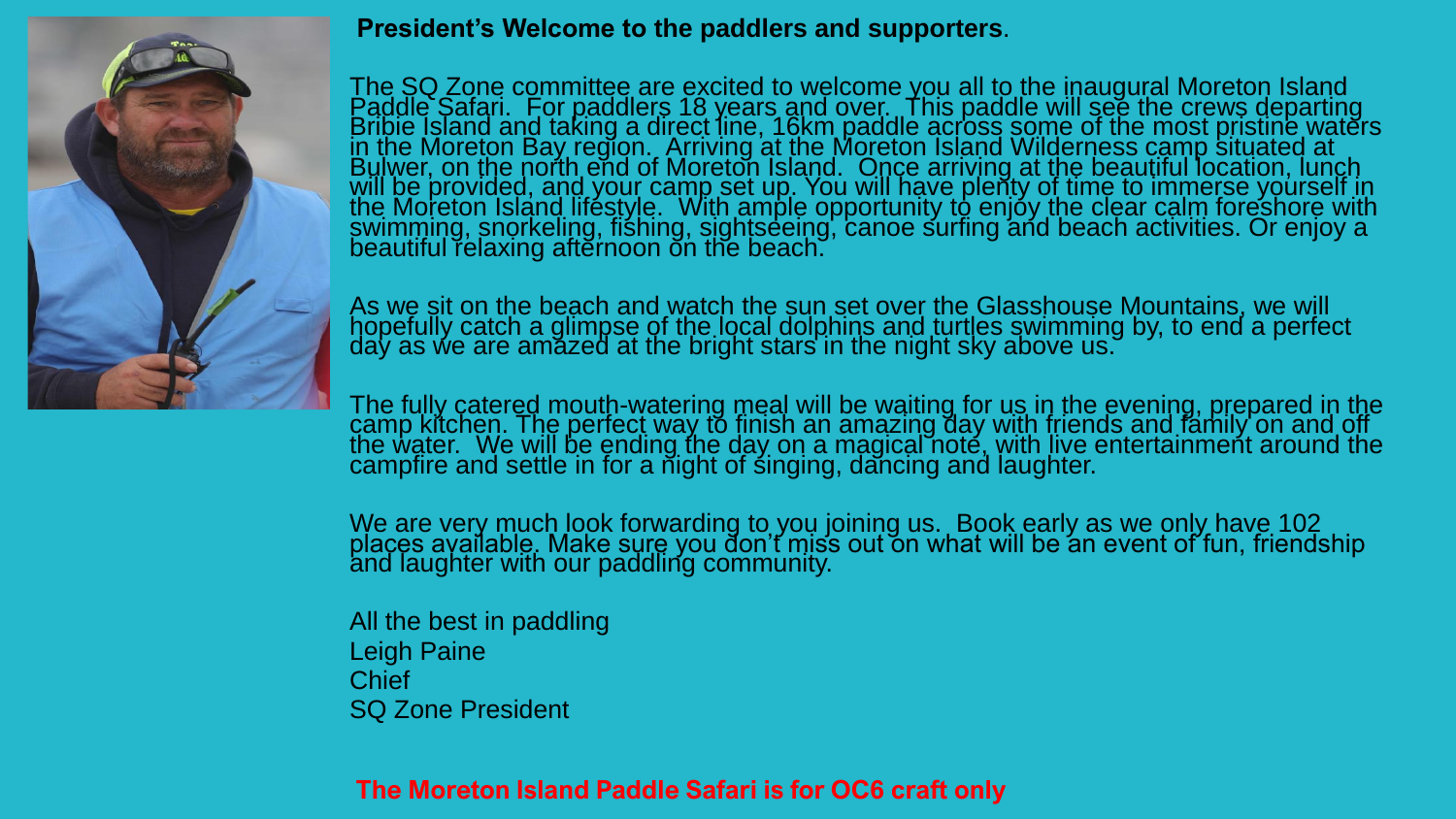#### **Register**

Via AOCRA website. Current AO rules apply. Event is open to over 18-year-old only Camp booking close at midnight, Sunday 3rd July, or as soon as 102 spots are filled. *Book early* Registration page will have a Team Entry option only

#### **Cancellation Policy**

The event cancellation policies runs in line with the Moreton Island Wilderness Camp cancellation terms and conditions

- Cancellations 1 month (30 days) or less, prior to camp commencement date will forfeit the deposit amount in full.
- Cancellations as a result of the COVID-19 pandemic/ Queensland State Government's health directions, your deposit will be kept for a future camp bookings to be booked within 2 years of original date, less any already outlaid expenses that can not be credited e.g. food costs.
- All activities are weather and tidal dependent and itinerary may be changed or cancelled due to adverse conditions

#### **Financial Disbursement of Entry Fee**

\$150 per paddler AOCRA receive \$2 SQ Zone received \$148

The \$148 SQ Zone receives covers:

- 3 meal package
- 1 night accommodation
- Moreton island permits
- Support boat fee
- Saturday night entertainment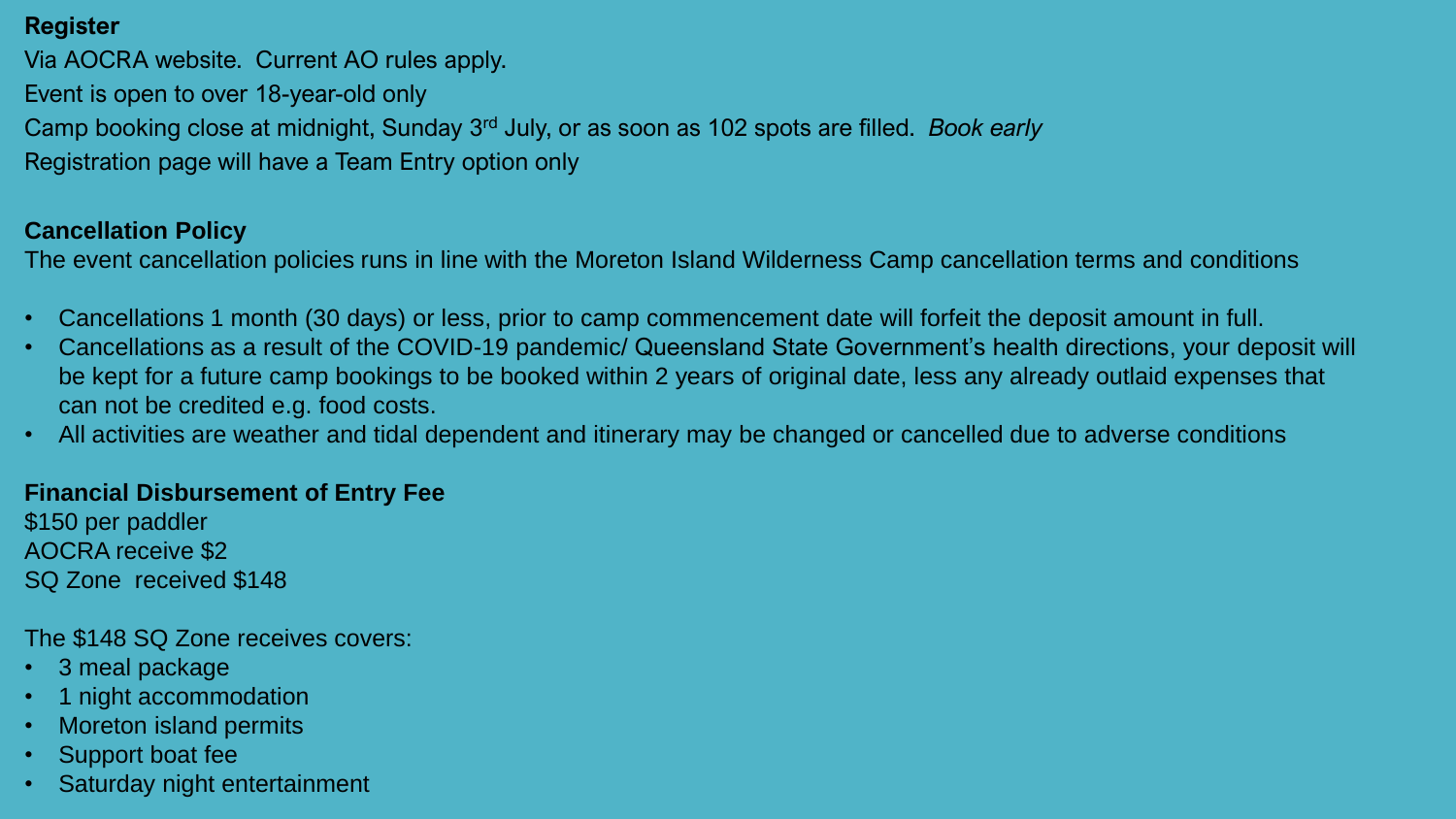

### **COVID Safe Site Measures THIS IS A COVID-19 SAFE EVENT**

Moreton Island Paddle Safari is a COVID Safe Event. This is an open-air event - observe social distancing at all times.

#### **Public Health Warning**

Please DO NOT enter if you have a fever, cough, sore throat, runny nose, or shortness of breath.

**Paddlers are to adhere to Queensland Health Regulations regarding Covid-19 at the time of this event.**

Everyone is responsible for COVID Safety!

Please maintain social distancing, sanitize your hands & equipment frequently so that we can all continue to enjoy paddling.

**\*\* Any COVID-19 measures or changes will be monitored up to and including the day of the event. We will ensure any new measures will be communicated \*\***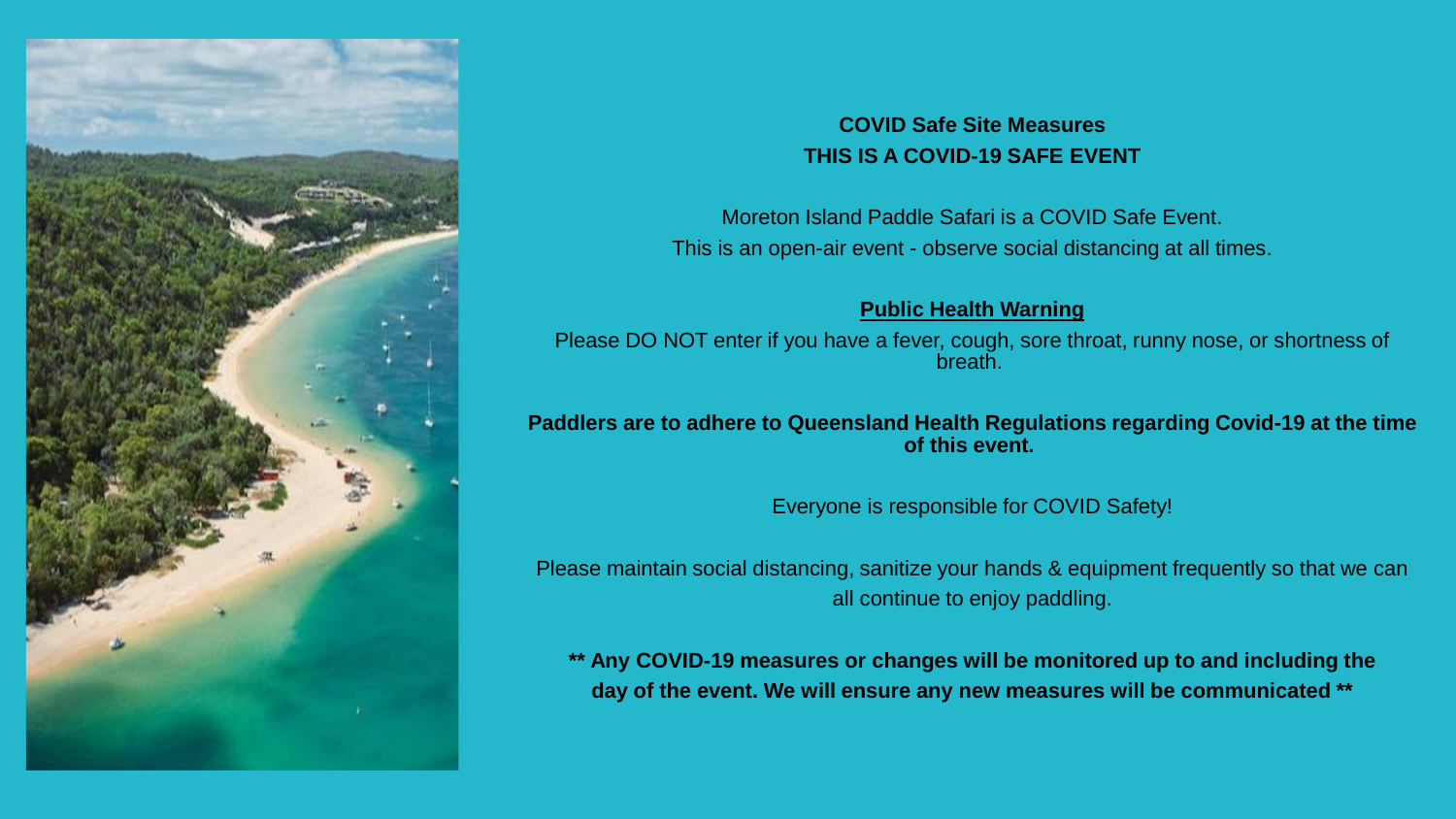## **Event Schedule for Moreton Island Paddle Safari 30/31 July 2022**

| <b>Date</b>                       | <b>Time</b>        | <b>Details</b>                                                                                                                                                        | <b>Distance</b> |
|-----------------------------------|--------------------|-----------------------------------------------------------------------------------------------------------------------------------------------------------------------|-----------------|
| Saturday 30 <sup>th</sup><br>July | 07:00              | Unloading and rigging canoes $-$ OC6                                                                                                                                  |                 |
|                                   | 08:00              | <b>Safety Briefing</b>                                                                                                                                                |                 |
|                                   | 08:30              | Paddle commences                                                                                                                                                      | 16km            |
|                                   | 12:00pm            | Lunch                                                                                                                                                                 |                 |
|                                   | 1:30 <sub>pm</sub> | Afternoon activities - Water activities -<br>Snorkelling, swimming, canoe surfing,<br>SUP. Various land-based workshops,<br>including drone flying and<br>photography |                 |
|                                   | 6:30pm             | Evening Entertainment – Tropical shirt<br>theme and live entertainment round<br>the camp fire                                                                         |                 |
| Sunday 31st<br>July               | 07:00am            | Pack up camp and canoes                                                                                                                                               |                 |
|                                   | 08:30am            | Leave                                                                                                                                                                 |                 |

# **Tide times – Moreton Island**

## **30 July 2022**

Low Tide - 04:55 - 0.59m High Tide – 10:23 – 1.80m **31 July 2022** Low Tide – 05:28 – 0.58m High Tide – 11:00 – 1.83m

## **Event Director:** Leigh Paine

## **Please Note:**

- Times are approximate
- Event Director has discretion to change or cancel the paddle, depending on weather conditions
- All paddlers must attend a safety briefing before leaving

# **Safety Requirements**

- PFD's (one per paddler) in all canoes
- Covers, at least 2 x Bailers and 1 x Secured Tow rope in all canoes
- At least 1 Spare blade per craft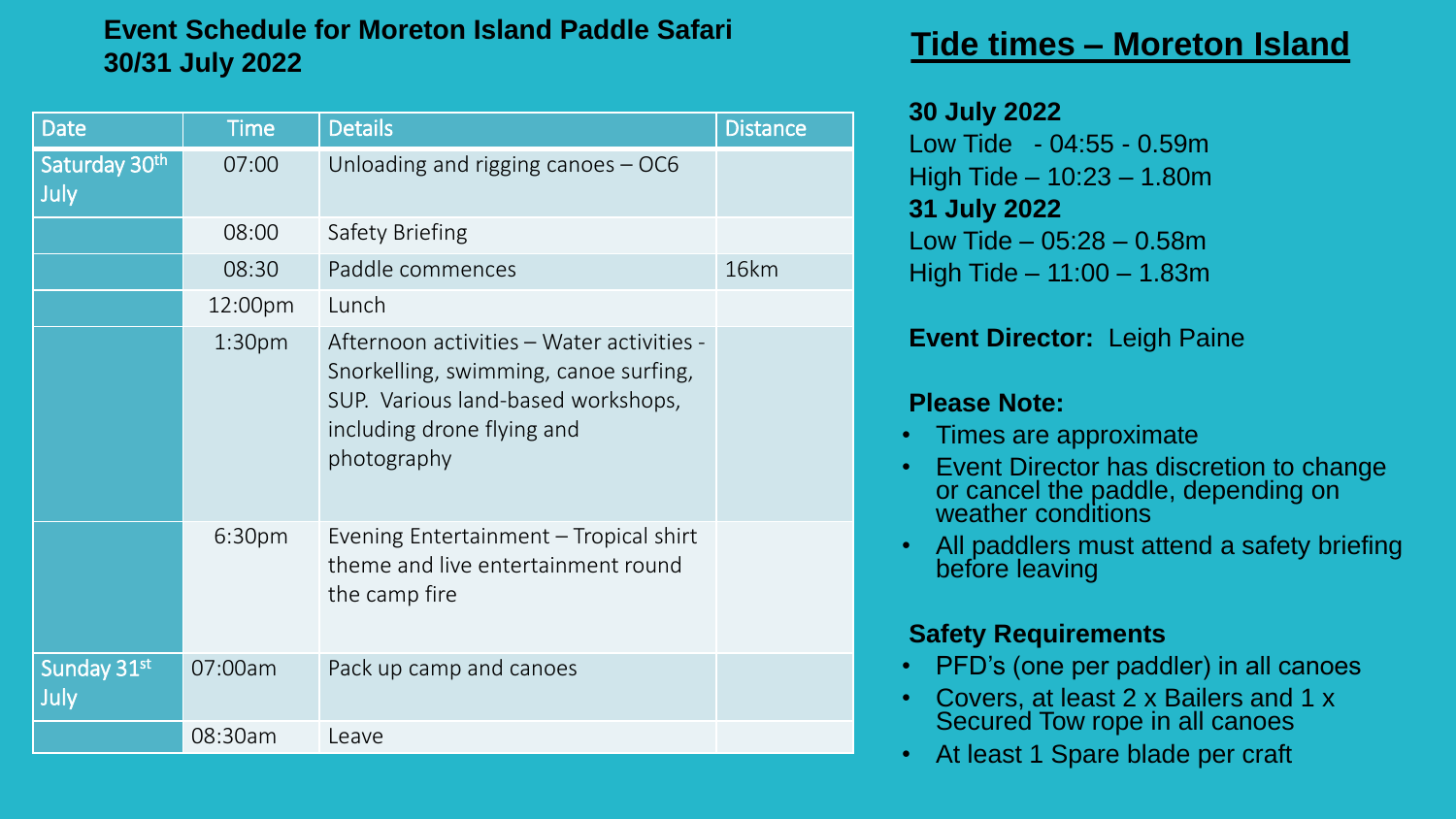# **Event Course**

**Start – The Surf Club, Woorim Finish – Moreton Island Wilderness Camp Distance 16km**

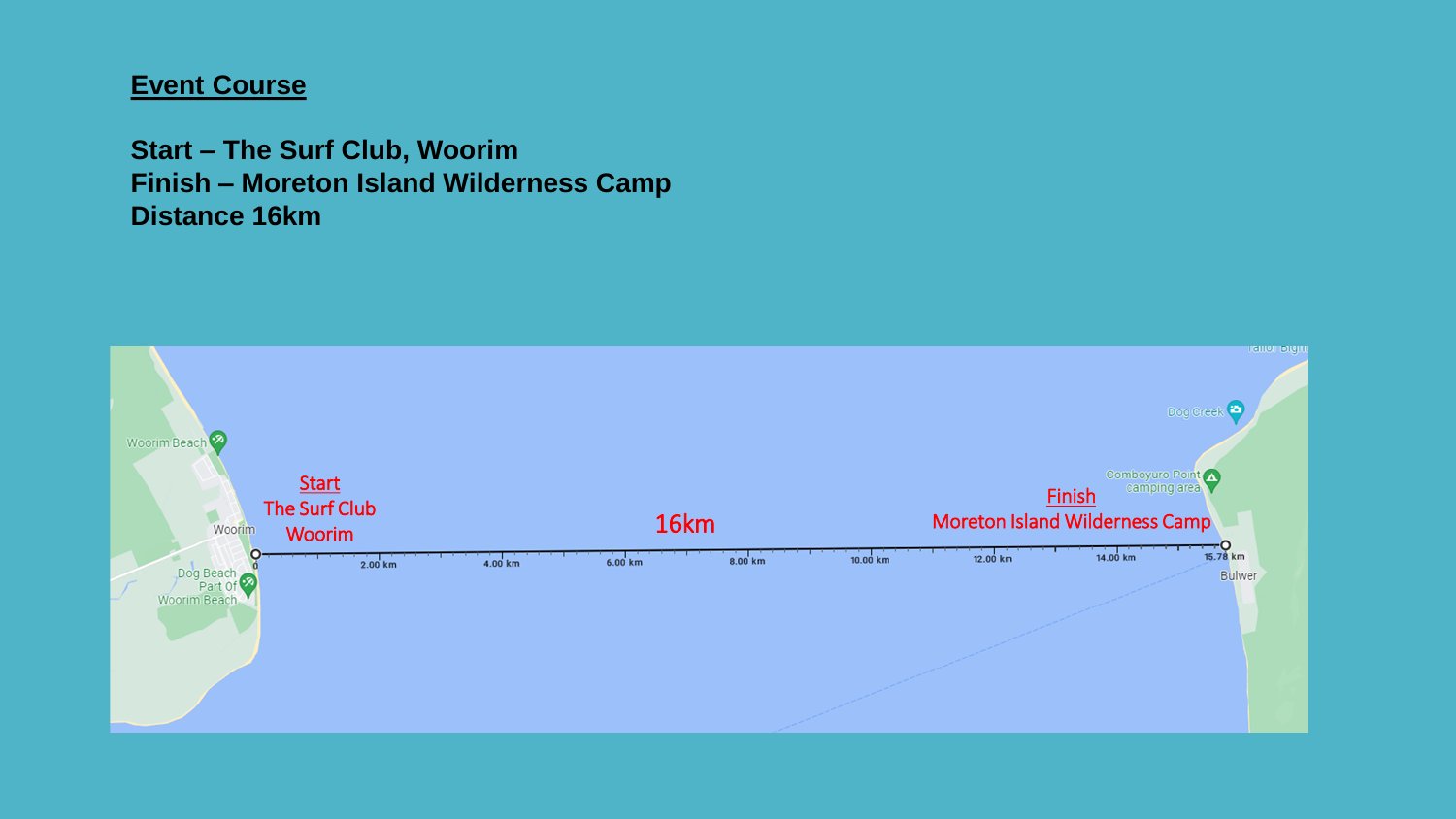# **Car Parking and Canoe Rigging**

**Trailer parking - Options for parking are being looked at- will be advised.**

**Car Parking at Surf Club**

**Canoe Rigging area has direct Beach access** 

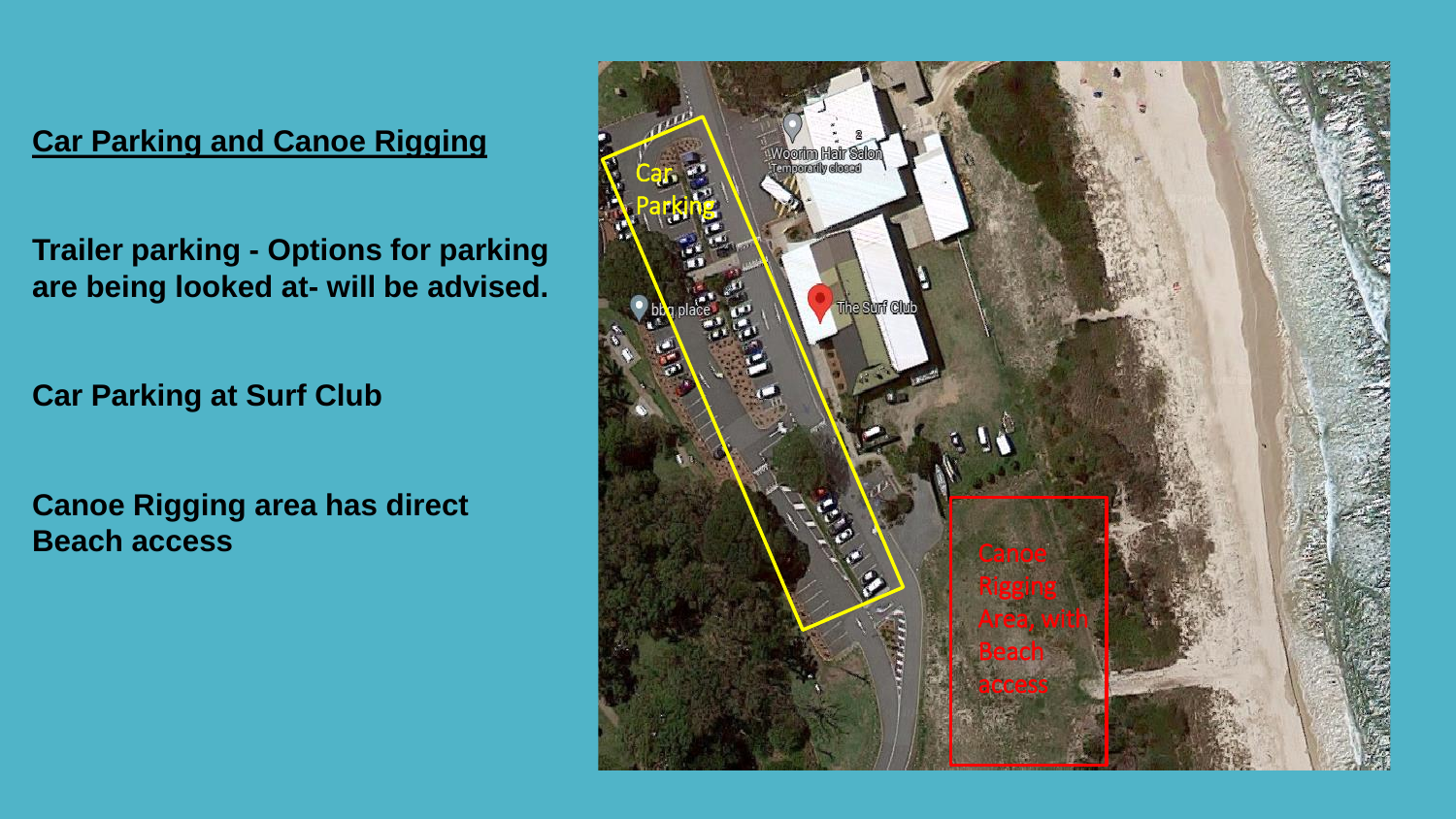







Across the water from Brisbane is one of the little known treasures of Moreton Bay. This unique sand island is the 3rd largest in the world, is 98% National Park and is only 35kms from Brisbane. We pride ourselves in being light on the Earth and offer the perfect location to experiences what mother nature provides for groups, school camps, and family holidays. Experience all the joys of camping without any of the hard work and time consumption of setting and packing up your camp...simply arrive and relax, as everything is already set up for you. Our camp is located metres from beautiful unspoiled beaches where the adventures are endless. There are shipwrecks to explore, wildlife to see, rock pools to observe, sand tobogganing in a desert, gazing at the starry night sky, swimming in crystal clear water on beautiful beaches and refreshing yourself in tea tree infused fresh water lakes. Moreton Island (Mulgumpin) really is a paradise!

[Moreton Island Wilderness Camp | Moreton Island Wilderness Camp](https://moretonislandwild.com.au/)